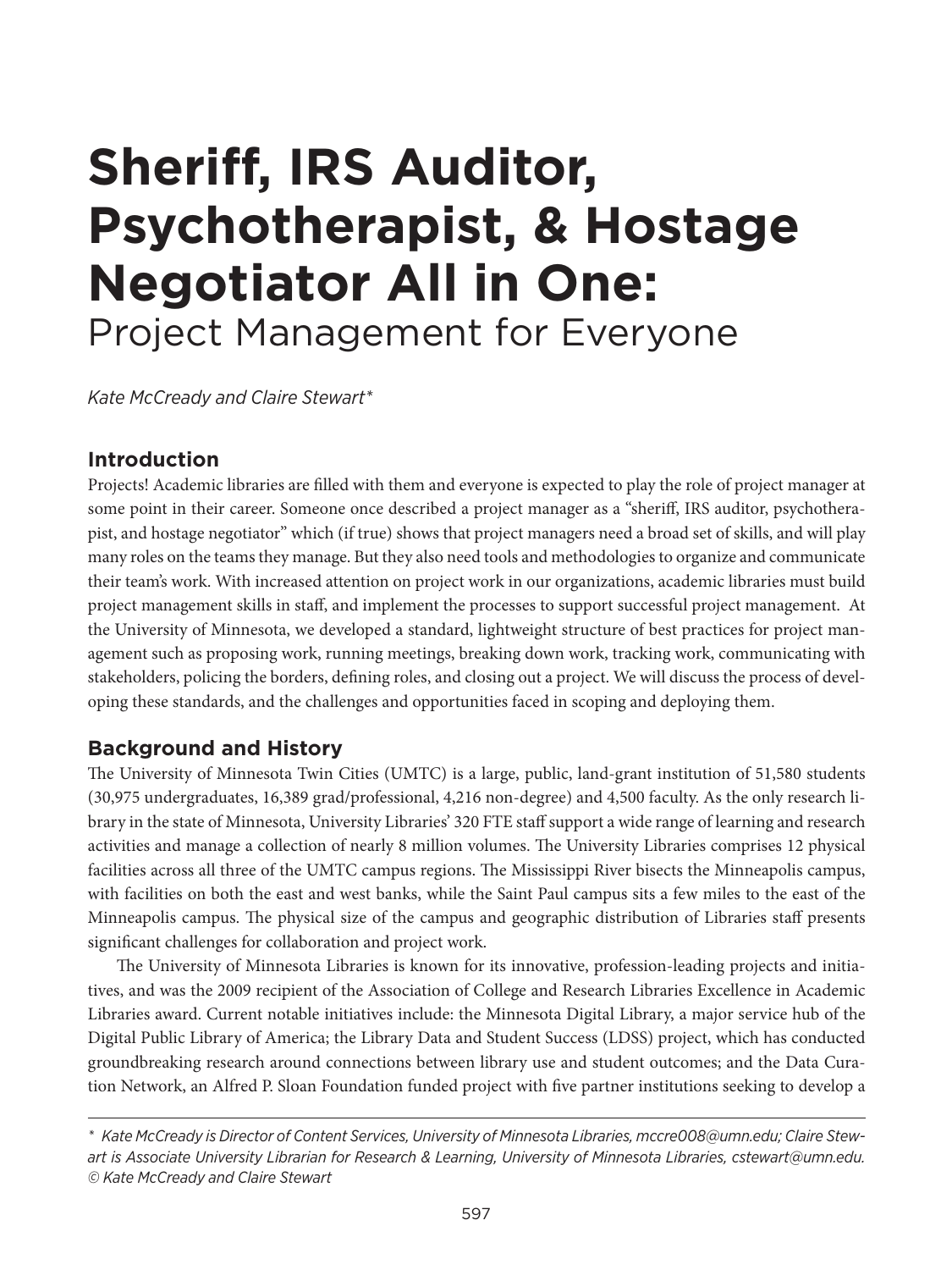shared network of data curation expertise. The Libraries has operated an institutional repository, the University Digital Conservancy, since 2007, a data repository (DRUM) since 2015, and recently launched a new Libraries Publishing service. Digital preservation and the Digital Arts Sciences and Humanities (DASH) digital scholarship program are also gaining momentum.

These initiatives, along with the day-to-day work of evolving and advancing library services, generate numerous projects, with many operating simultaneously and engaging staff across all four Libraries divisions, and sometimes also faculty and staff throughout the University. The Libraries and the University have a long history of engagement with project management methods and training. The University-wide Project Management and Change Management Collaborators<sup>1</sup> (PCMC) launched in 2007 as "a peer-based, action/practice oriented, collaborative network" which holds regular events to share knowledge and build skills. The Libraries in 2012 founded its own group, the Project & Group Management Network,<sup>2</sup> and invested in training on topics such as decision management, managing expectations, breaking down work, developing project scope, and more.

By 2015, however, project management practices within individual divisions and departments were still significantly diversified as more projects were being implemented across multiple divisions. Though a few areas followed structured methodologies and used online project management tools like Trello and Asana, many others used ad hoc methods and practices. Other forces were shaping the organization as well. The University had completed its migration to the Google suite, with real-time shared document editing, integrated calendaring, and Hangout access, which had dramatically simplified the task of participating in meetings with remote participants. The Libraries were also about a year beyond its unified library system migration, a massive project that engaged the entire organization for more than a year. It was also preparing to "operationalize," or distribute throughout Libraries departments, the Libraries-wide initiatives it had sponsored to accelerate work in four key areas: data management and curation, elearning, content services (including online publishing) and interdisciplinary research.

#### **A Renewed Conversation**

One of the co-authors of this article, Claire Stewart, arrived in early 2015 after 21 years at Northwestern University, where she had spent her last three years deeply immersed in the Scrum<sup>3</sup> agile project management framework. She began conversations with her directors and fellow AULs, including this article's co-author, Kate McCready, then serving both as an interim AUL and lead for the Content Services initiative, about best practices, training, support, and shared expectations for project management. Many staff reported a continuing strong interest in project management, but frustration that many projects seemed to get started, but tracking them, receiving updates, and, perhaps most importantly, determining whether or not they had concluded and completed planned deliverables, was difficult. Stewart was particularly concerned that there was no shared list or dashboard of projects for her division to show projects in progress at any given time. There was no easy way to see what work was underway, which staff was working on or leading projects, nor to pinpoint where stalls or other setbacks might have occurred.

These conversations yielded a general agreement that the time had come to re-invest in project management training, and to make an organizational commitment to do so in parallel with a commitment from leadership to providing ongoing support and reinforcing the importance of shared practice. The AUL team, in conjunction with Human Resources/Organizational Development staff, hosted a series of conversations and sponsored some targeted investigations, including a review of previously created project management training manuals and a project management tools showcase, to determine an approach. A small group evaluated project management support tools including Asana, Trello, Wrike, Jira, and others. It was found that use of Asana and Trello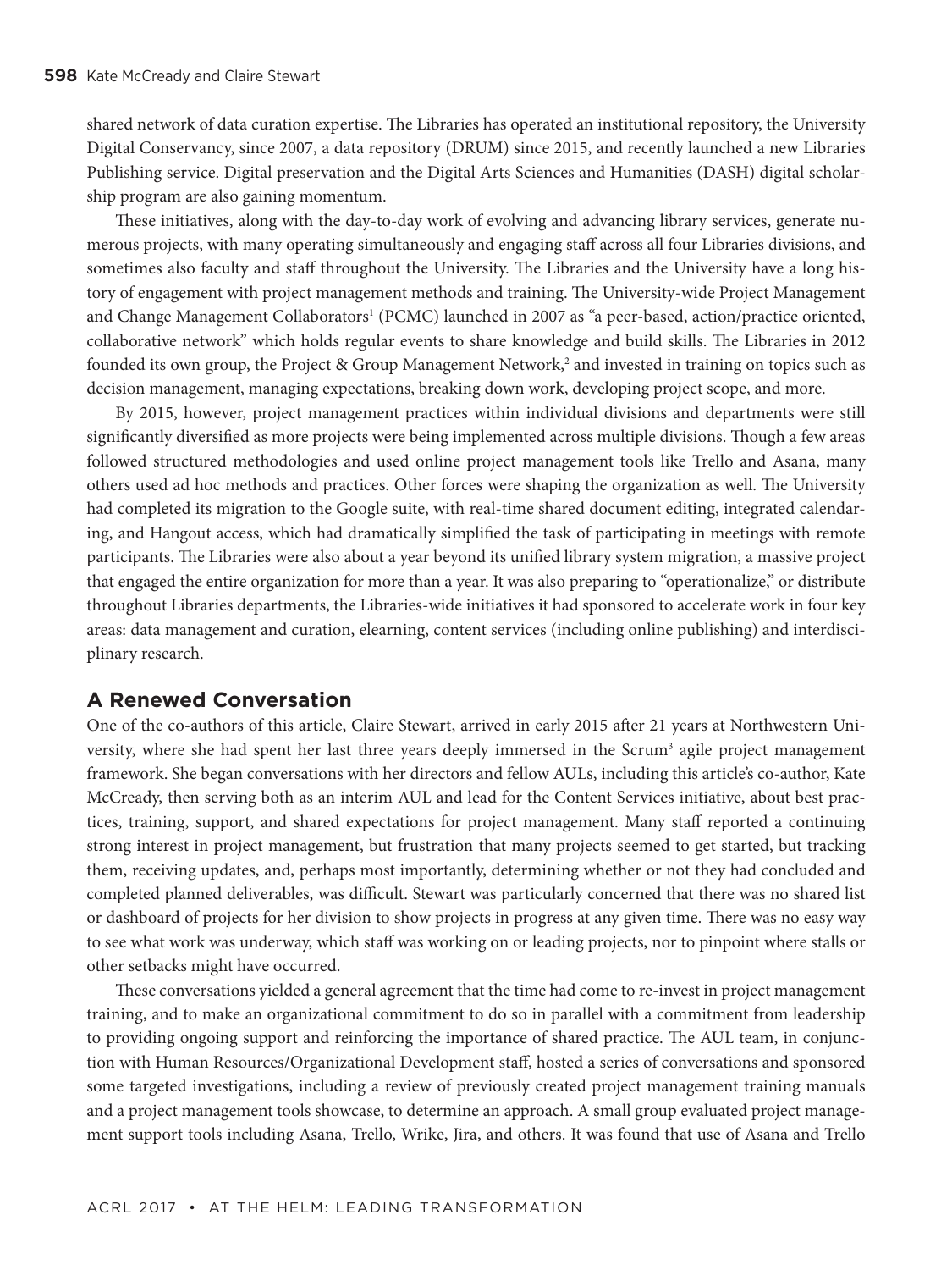was evenly split across the departments and divisions and these two had the most adoption. Through these and other related investigations, it became apparent that requiring all units to standardize on a project management tool and a project management methodology was not likely to be a winning strategy. A certain amount of process wariness had built up in some parts of the organization. The AULs were also keenly aware that, overall, the Libraries was a highly successful, agile and innovative organization despite the lack of a shared project management methodology. The decision was made, therefore, to pursue a more lightweight strategy to provide simple tools, shared best practices, and additional training to assist project managers and staff who might be assigned to project teams.

In November 2015, the co-authors took a 3-day trip to Purdue University and Indiana University. During the many hours driving between towns and waiting in airports, they devised a short list of six key practices that, if understood in common, they felt would lead to a successful culture of project management. In subsequent conversations with colleagues, including a joint division-wide meeting, the list grew to seven with the addition of 'Closing out projects.' The list of practices became:

- 1. Writing proposals and gaining approval
- 2. Running meetings and tracking outcomes
- 3. Breaking down work
- 4. Tracking work visibly
- 5. Communicating with stakeholders and managing the unexpected
- 6. Identifying roles and responsibilities
- 7. Closing out projects

After vetting the list with other leaders, a new Project Management Processes Task Force (PMPTF) was charged to turn the list into a fuller set of practices and principles.

#### **The Project Management Processes Task Force**

After developing the charge and determining the scope of the task force, senior leadership of the Libraries needed to populate the group. Unlike most other committees and teams in the Libraries that pull in people based on their individual expertise, the goal for the PMPTF, to bring cohesion and standardization to the Libraries' project management processes, meant that members were not sought as much for their relevant knowledge as for their ability to serve as a representative from their part of the organization. If a potential member had experience and skill in project management processes, this was a benefit, but it wasn't a requirement. Directors and managers throughout the Libraries reviewed the charge in order to suggest names of participants that could represent their department or area of the organization. The group was formed with 14 members, representing every division of the Libraries. The members had a wide variety of knowledge and experience in project management including a few who had no experience at all, but had hopes to bring more knowledge back to their unit.

The PMPTF kickoff process included reviewing and understanding the charge, learning more about members' knowledge of project management, and establishing methods for operating as a group. The Task Force also began to set up the tools and systems to structure their work. Because the University Libraries' staff were by then using all of the Google Apps extensively (e.g., Gmail, Google Groups, Google Calendar, Google Docs, Google Drive, etc.), the PMPTF made the early decision to leverage these tools both for the work of the Task Force, and also in the development of any new processes or procedures.

Though some of the teams and committees in the Libraries used additional project management tools (e.g., Trello, Asana, Wrike, Basecamp, etc.) to organize action items and workflows, the majority of the shared work across divisions happened in Google apps. Additional tools are not discouraged; however, the Task Force's in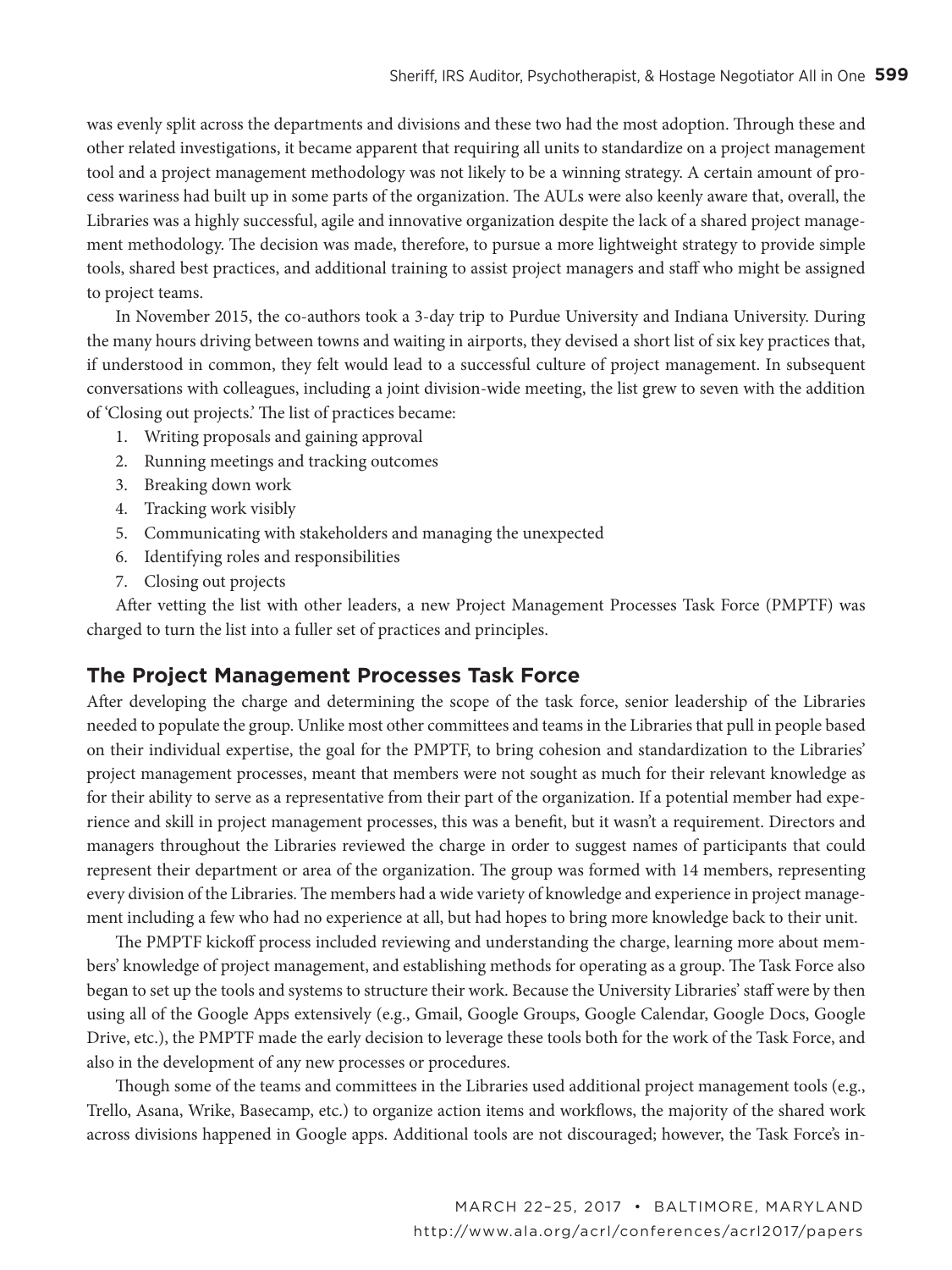vestigation reinforced the decision that it wasn't feasible to dictate the adoption of a single tool by the Libraries. First, it wasn't possible to have a Libraries-wide instance of either of the two most-used tools (Asana and Trello) because both implemented "organizational" instances via email domains. At the University of Minnesota, there are well over 100,000 users with "umn.edu" email addresses and there was no way, at the time of investigation, to automatically limit the project management accounts to Libraries' staff. Additionally, there were strong preferences for specific tools for specific types of projects and no clear "top choice" within the Libraries. Because of that, the Task Force, along with the sponsors, decided that the processes and procedures would be built around Google Apps, and would recommend using either Asana or Trello (depending on group preference) if an additional tool was needed.

Once the scope and the method for operating this group was clearly defined, the real work of developing a "lightweight set of project management processes" for the staff at the University Libraries began. Though representation from across the Libraries' system ensured comprehensive perspective, a group of 14 people proved challenging to schedule and difficult to coordinate. After brainstorming and clustering the seven items from the charge into four themes, the co-chairs proposed breaking the larger task force into parallel sub-groups to tackle the work. The four themes were:

- 1. Proposal, Roles, Closeout
- 2. Meetings, Capturing Decisions, Following Up
- 3. Communicating & Policing the Borders
- 4. Breaking Down & Tracking Work

These four smaller groups then set to work to identify clear, concrete outcomes for the seven areas of the PMPTF charge and created a total of 37 outcomes. The full Task Force then met to further refine these to avoid duplication of effort and to ensure that they were concrete but lightweight. The outcomes included items such as:

- Develop a workflow for proposal idea pitch & review
- Create a project idea proposal template (e.g., scope, resources required, schedule/timeline)
- Develop a project charter template
- Recommendations for clearly defined roles/responsibilities in relation to the scope of the project.
- Identify a kick-off process for the team and senior leadership.
- Guidelines for planning and leading meetings (including developing a meeting agenda template)
- Identify major communications needs and best practices for most projects (print, online, and in person).
- Develop a template for a communication plan
- Provide example methods for tracking time/activities/roles
- Develop standard best practices for sharing public documents.
- Develop recommended processes for project updates and status tracking
- Create work breakdown template and methodologies.
- Identify a closeout process for the team and senior leadership.

As the outcomes were being developed, McCready, co-chair of the Task Force, drafted a "Project Workflow Diagram: From Idea to Project Completion". This diagram took into account existing processes, but also added new steps where none existed. The Libraries leadership (e.g., director level and above), as well as the project team, provided input and feedback on the diagram to ensure that it captured enough detail to be accurate, but didn't get weighed down with too many options. Throughout the rest of the Task Force's work, this diagram was helpful in determining the primary focus of the materials being developed and how those materials should be organized.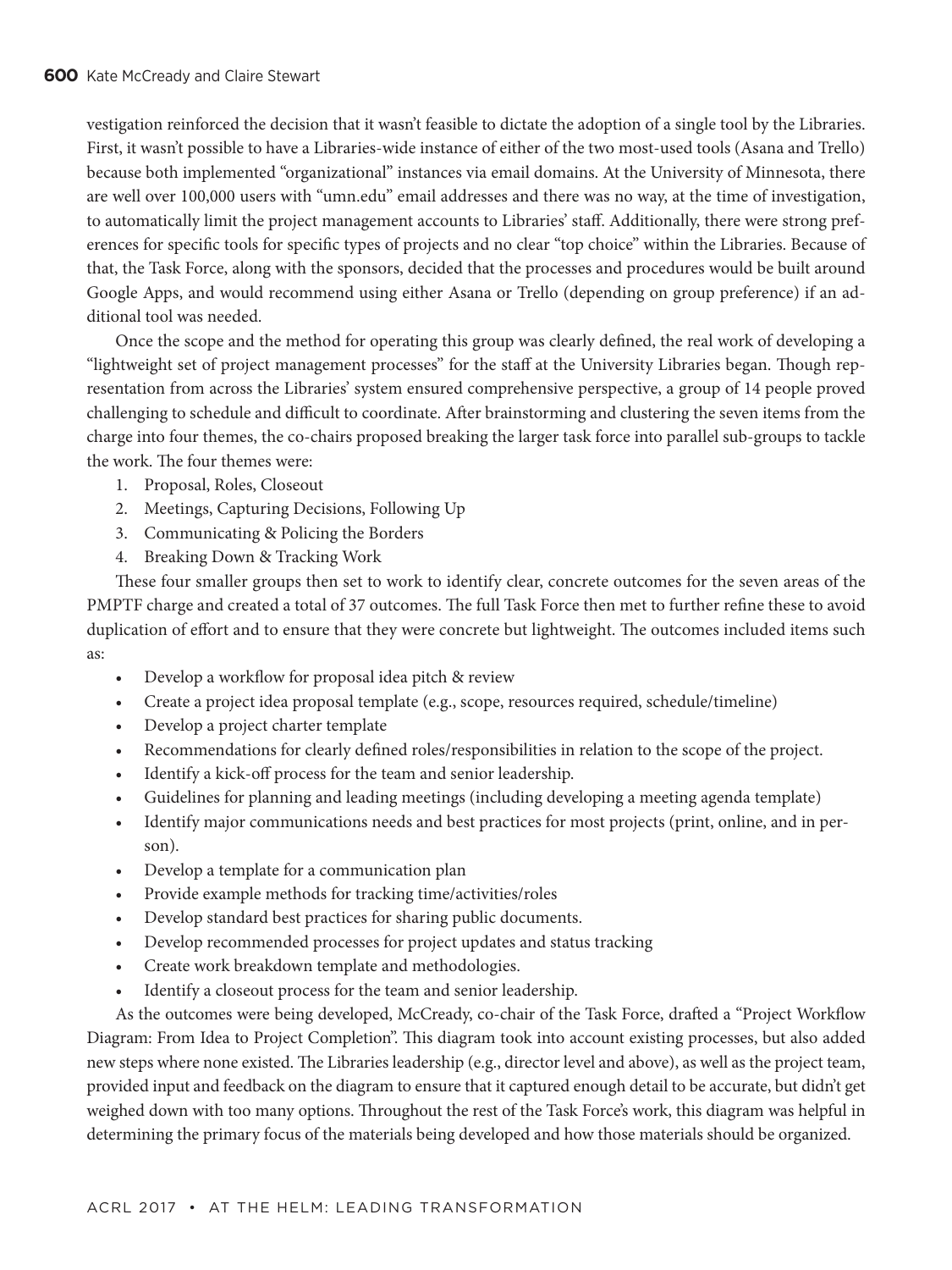

The subgroups then began their work to produce the materials identified in the outcomes. Over the course of a month, each group produced templates, checklists, recommended strategies, and other types of materials for their assigned areas. After these materials were created, the co-chairs pulled all content together into a single Handbook. Merging the content and editing for duplication and flow was time consuming but extremely necessary. Every member of the Task Force fully participated in reading through the document and marking it up (within Google Docs) with comments, edits, and questions. The full Task Force also participated in a miniretreat focused on the Handbook. The goal of the retreat was to de-duplicate and streamline the document, and was very valuable in engaging the team, solidifying a shared vision, and developing a final draft of the Handbook. One of the co-chairs printed the entire draft Handbook in 24 pt. font and hung it up on the walls of one of the Libraries meeting rooms. All members of the committee engaged with the printouts by writing comments on the draft, putting colored dots on the areas that needed to be converted to a template, a checklist, or a training resource (vs. part of the Handbook proper) and highlighting areas that should be required (vs. recommended). The task force also noted elements that were duplicative, or missing.

After further editing, organizing, and formatting by the co-chairs to incorporate all the feedback, the Handbook was ready to test. The Task Force identified 8 project teams within the Libraries (at various stages of their work) to test different processes, or templates, or checklists. Several Task Force members took the lead in bring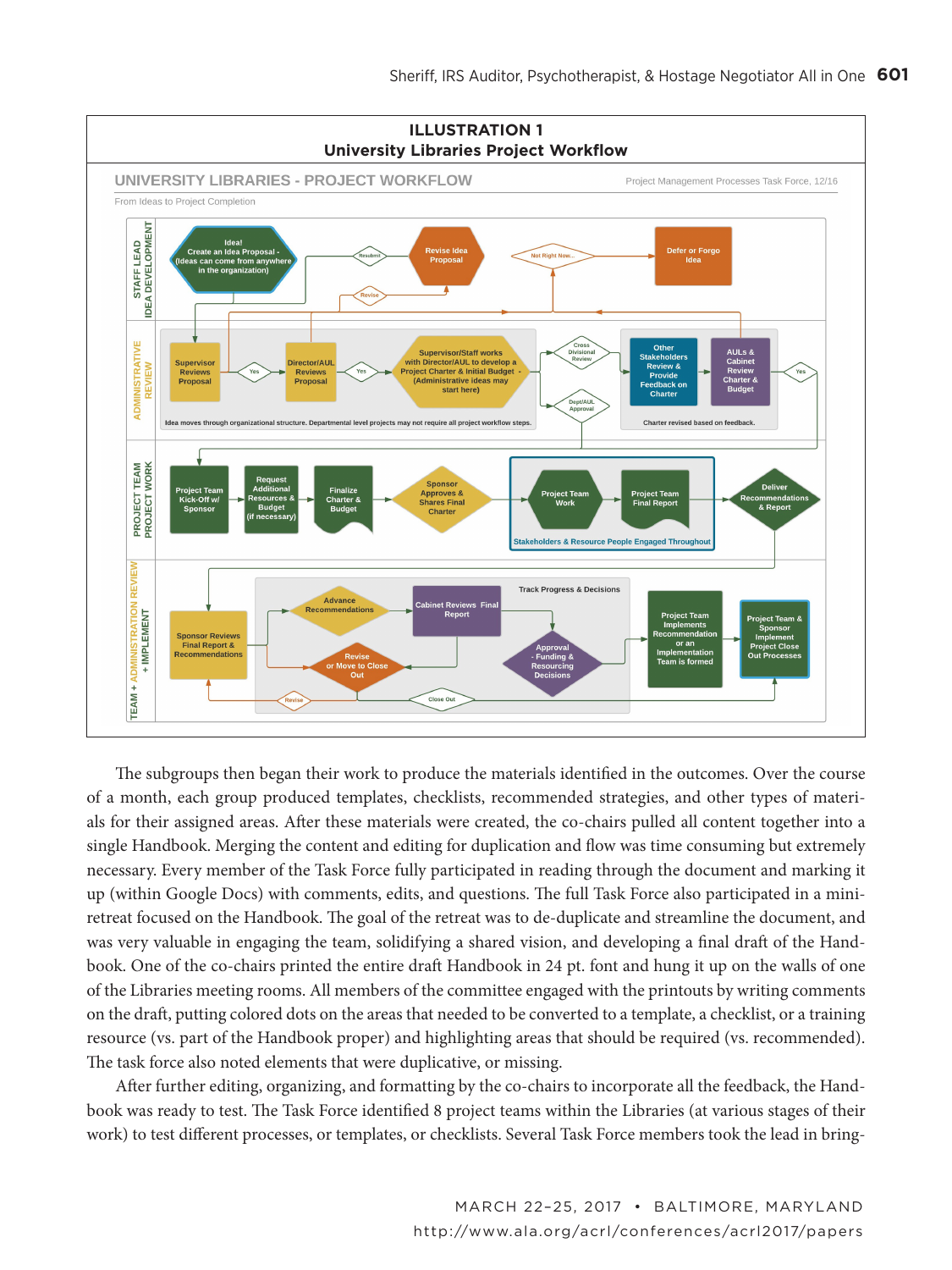ing elements of the Handbook to these "testing teams" with the goal of incorporating their feedback into the final copy. The Handbook's contents were divided into these sections for testing:

- Idea Proposal
- Charter Development
- Identify Stakeholders & Project Team Roles
- Project Team Kick Off
- Charter & Budget Review/Finalization
- Planning for Team Meetings
- Running Team Meetings
- Tracking Work
- Project Data & Documents Set-up
- Breaking Down Work
- Developing a Communications Plan
- Developing a Final Report
- Project Close Out
- Archiving Project Data & Artifacts

The members of the Task Force that were not involved in testing set upon the task of developing training and communications plans with the goals to raise awareness of the handbook and its various components, as well as to provide practice for applying the Handbook's methods to the most common types of projects. The training plan involved identifying objectives and scenarios for all areas of the Handbook (e.g., Given a project charter, use the "Template: UL Communicating Project Milestones" to identify the project milestones you will communicate). The communications plan focused on how the information in the Handbook and training sessions would be conveyed to staff (e.g., via the staff website, through surveys with targeted responses, through progressive training, through online modules, etc.). A launch of the training and communications efforts was imminent at the time this paper was drafted.

Throughout its eight months of work, the Task Force was confronted with several conceptual challenges: How can we keep the processes that we're developing lightweight? How can we bring clarity to currently established practices? How can we invent new standards where the current methods are varied from one part of the organization to the next? Will the Libraries' administration support and reinforce the guidelines, recommendations, and processes that are being developed? What are best practices vs. requirements? How will we most effectively get the Libraries' staff to adopt these practices? These questions, originally raised by Task Force members during team meetings, were shared with the sponsors, and with the Libraries' administrative team repeatedly. They were also discussed many times at Task Force meetings. There was a shared understanding that these questions were ever-present as the Task Force developed the materials and made recommendations for training and new processes. Each new practice was outlined in part by asking these questions about that individual item. It was important that there was an open dialog about these questions throughout the process, both at the team level, and the administrative level and these concerns were not ignored. These questions are also informing the planning for training existing and new staff.

## **Conclusion**

Although the ultimate effectiveness of this organization-wide project management initiative is yet to be measured, the process itself has been highly iterative and inclusive, engaging stakeholders at all levels of the organization. The initiative has already succeeded in instilling broad understanding of the value of a shared ap-